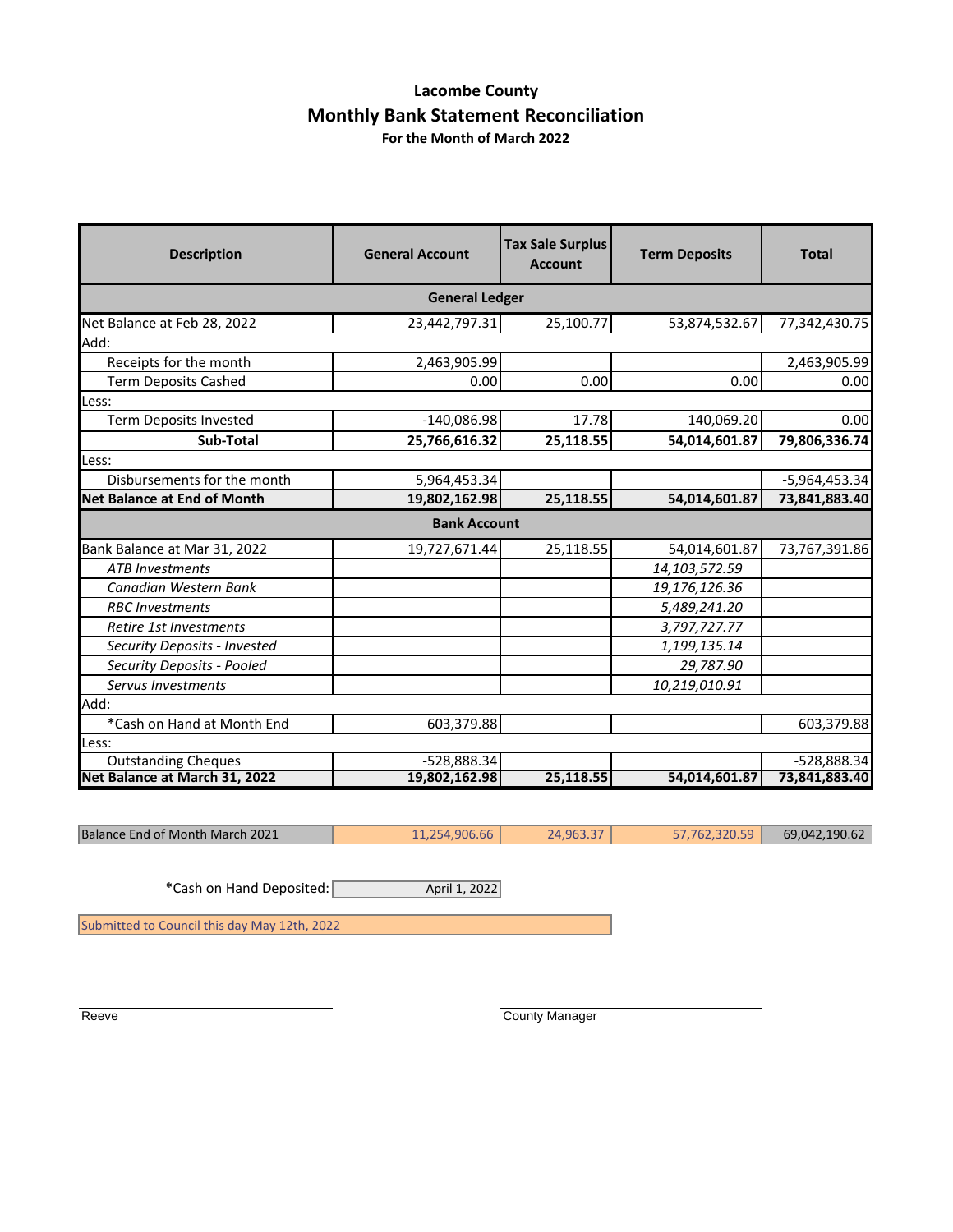# **Lacombe County Receipts**

## **For the Month of March 2022**

| <b>Receipt Type</b>                         | <b>Sub-Total</b> | <b>Total Amount</b> |
|---------------------------------------------|------------------|---------------------|
| <b>Cash Register Receipts</b>               |                  | 1,048,691.64        |
| <b>Electronic Receipts</b>                  |                  | 1,046,237.76        |
| <b>Tax TIPPS Receipts</b>                   |                  | 189,477.13          |
| <b>Utility DEFT Receipts</b>                |                  | 13,965.31           |
| <b>Total Investment Interest Receipts:</b>  |                  | 154,088.13          |
| <b>General Account Interest</b>             | 16,501.15        |                     |
| Servus GIC Investments - Interest Earned    | 84,805.76        |                     |
| Servus GIC Investments - Interest Compound  | 754.68           |                     |
| Security Deposit Pooled - Interest Compound | 19.43            |                     |
| ATB GIC Investments - Interest Compound     | 10,594.67        |                     |
| Retire 1st Investments - Interest Compound  | 32,959.50        |                     |
| <b>CWB Investments - Interest Compound</b>  | 8,435.16         |                     |
| Tax Sales Surplus Interest                  | 17.78            |                     |
| <b>Total Miscellaneous Receipts:</b>        |                  | 11,446.02           |
| Alberta Government - Justice Fines          | 1,552.00         |                     |
| Canadian Government - GST Refund January    | 9,894.02         |                     |
| <b>Total Receipts</b>                       |                  | 2,463,905.99        |

| <b>Cash on Hand</b>                     |            |
|-----------------------------------------|------------|
| Cash and Cheque Deposit                 | 600,255.54 |
| Interac Deposit and Credit Card Payment | 1,392.74   |
| EFT-Deposit                             | 1,731.60   |
| <b>Total Cash on Hand</b>               | 603,379.88 |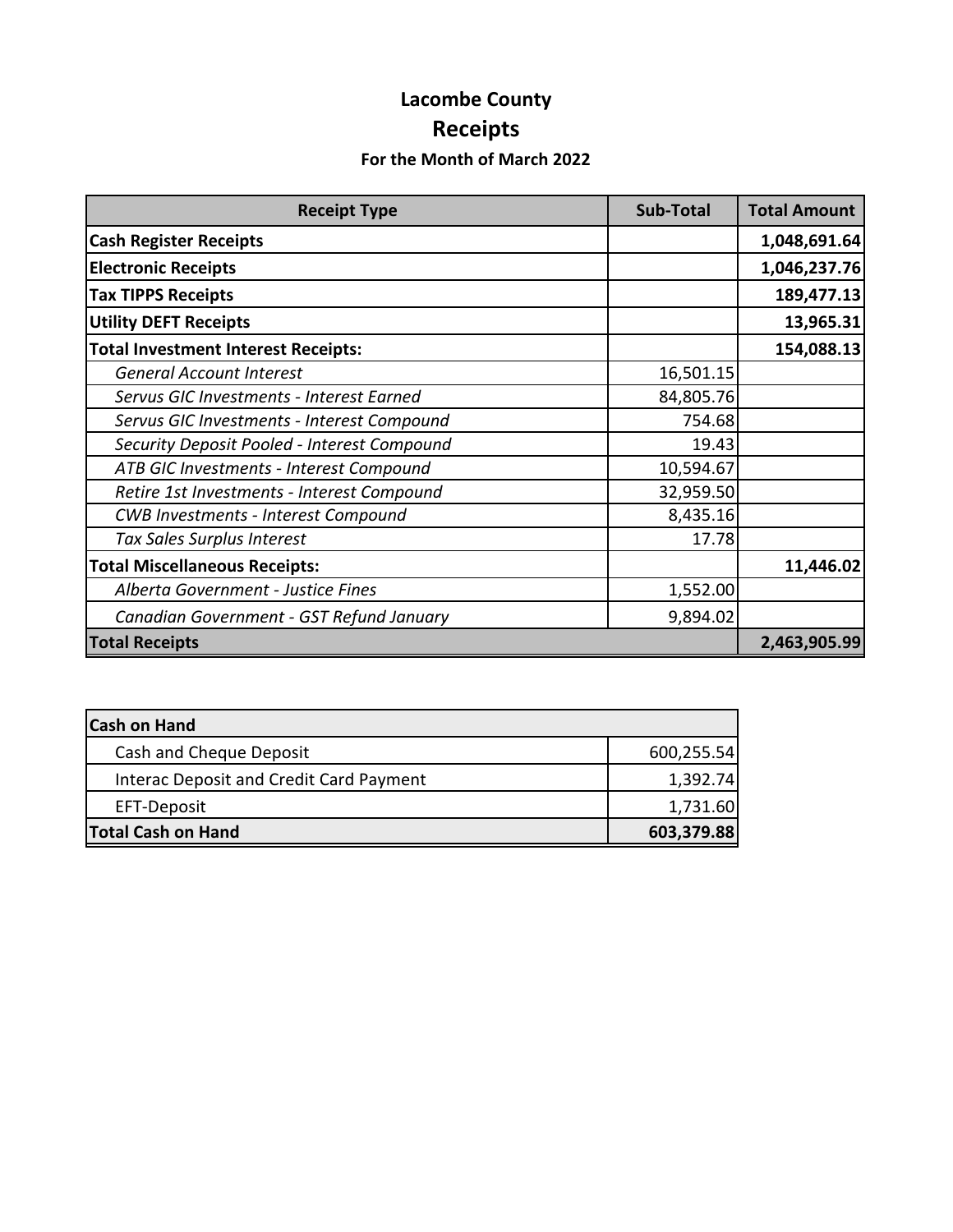## **Lacombe County Disbursements**

#### **For the Month of March 2022**

| <b>Disbursement Type</b>                 | Sub-Total    | <b>Total Amount</b> |
|------------------------------------------|--------------|---------------------|
| <b>Total Cheques Issued:</b>             |              | 2,811,159.46        |
| Payroll Cheques Issued                   | 611,994.74   |                     |
| <b>General Cheques Issued</b>            | 2,200,664.72 |                     |
| <b>General Cheques Cancelled</b>         | 1,500.00     |                     |
| <b>Total Miscellaneous Disbursments:</b> |              | 3,153,293.88        |
| <b>1st Quarter School Requisition</b>    | 2,912,992.22 |                     |
| <b>Bank Error - Bill Payment Error</b>   | 108.35       |                     |
| <b>Bank Service Fee</b>                  | 130.60       |                     |
| Canada Post                              | 3,285.54     |                     |
| <b>Health Spending</b>                   | 10,514.43    |                     |
| <b>Interac Fees</b>                      | 5.50         |                     |
| <b>Interac Machine Rental</b>            | 36.75        |                     |
| <b>LAPP Payment March</b>                | 121,648.77   |                     |
| <b>NSF TIPPS Payment</b>                 | 1,593.16     |                     |
| <b>US Bank</b>                           | 27,884.24    |                     |
| <b>Victor Premium</b>                    | 75,094.32    |                     |
| <b>Total Disbursements</b>               |              | 5,964,453.34        |

| <b>Outstanding Cheques</b> | 528,888.34 |
|----------------------------|------------|
| <b>Outstanding Payroll</b> | 0.00       |
| <b>Total O/S Cheques</b>   | 528,888.34 |